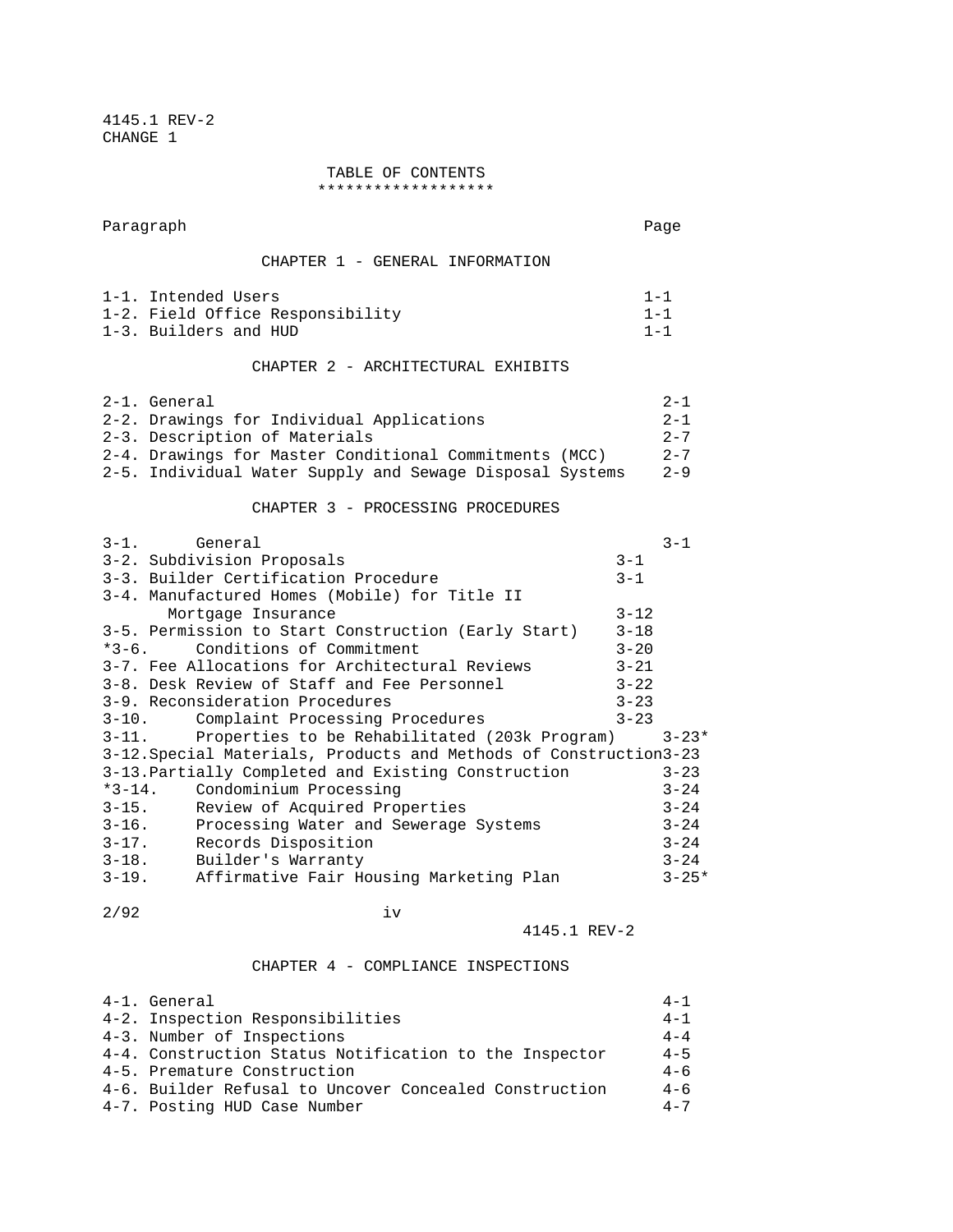| 4-8. Posting Equal Employment Opportunity Placard<br>4-9. Manufactured Housing Inspections<br>$4 - 10$ .<br>Direct Endorsement Inspections<br>$4 - 11$ .<br>Rehabilitation Inspections<br>$4 - 12$ .<br>Truss Fabrication Inspections<br>$4 - 13$ .<br>Repair Inspections<br>$4 - 14$ .<br>Complaint and Structural Defect Inspections<br>$4 - 15$ .<br>Subdivision Inspections<br>$4 - 16$ .<br>Casualty Damage Inspections<br>$4 - 17$ .<br>Rotation of Inspectors<br>Office Review of Inspection Reports<br>$4 - 18$ .<br>$4 - 19$ .<br>Issuance of Inspection Reports<br>$4 - 20$ .<br>Unreported Non-compliance<br>$4 - 21$ .<br>Extensive Non-compliances<br>$4 - 22$ .<br>Construction Changes<br>$4 - 23$ .<br>Acceptance of Construction Change(s)<br>Field Reviews<br>$4 - 24$ .<br>$4 - 25$ .<br>Review of Mortgagee Certifications<br>$4 - 26$ .<br>Inspections by Local Authorities<br>$4 - 27$ .<br>Training<br>$4 - 28.$<br>HUD Recommendations for Model Code Change(s)<br>CHAPTER 5 - ESCROW PROCEDURES<br>5-1. General<br>5-2. Mortgagee's Assurance of Completion<br>5-3. Escrow Agreement for Postponed<br>Off-site Improvements<br>5-4. Assurance of Completion by a Public Authority | $4 - 7$<br>$4 - 7$<br>$4 - 7$<br>$4 - 7$<br>$4 - 7$<br>$4 - 8$<br>$4 - 8$<br>$4 - 8$<br>$4 - 8$<br>$4 - 8$<br>$4 - 9$<br>$4 - 9$<br>$4 - 9$<br>$4 - 9$<br>$4 - 10$<br>$4 - 10$<br>$4 - 12$<br>$4 - 12$<br>$4 - 12$<br>$4 - 14$<br>$4 - 14$<br>$5 - 1$<br>$5 - 1$<br>$5 - 6$<br>$5 - 6$ |  |  |
|------------------------------------------------------------------------------------------------------------------------------------------------------------------------------------------------------------------------------------------------------------------------------------------------------------------------------------------------------------------------------------------------------------------------------------------------------------------------------------------------------------------------------------------------------------------------------------------------------------------------------------------------------------------------------------------------------------------------------------------------------------------------------------------------------------------------------------------------------------------------------------------------------------------------------------------------------------------------------------------------------------------------------------------------------------------------------------------------------------------------------------------------------------------------------------------------------------|----------------------------------------------------------------------------------------------------------------------------------------------------------------------------------------------------------------------------------------------------------------------------------------|--|--|
|                                                                                                                                                                                                                                                                                                                                                                                                                                                                                                                                                                                                                                                                                                                                                                                                                                                                                                                                                                                                                                                                                                                                                                                                            |                                                                                                                                                                                                                                                                                        |  |  |
| 3/90<br>$\mathbf v$<br>4145.1 REV-2<br>CHANGE1                                                                                                                                                                                                                                                                                                                                                                                                                                                                                                                                                                                                                                                                                                                                                                                                                                                                                                                                                                                                                                                                                                                                                             |                                                                                                                                                                                                                                                                                        |  |  |
| CHAPTER 6 - INSURED TEN-YEAR PROTECTION PLAN                                                                                                                                                                                                                                                                                                                                                                                                                                                                                                                                                                                                                                                                                                                                                                                                                                                                                                                                                                                                                                                                                                                                                               |                                                                                                                                                                                                                                                                                        |  |  |
| 6-1. General<br>6-2. Acceptance Criteria<br>6-3. Maximum Loan-To-Value Ratios for Dwellings<br>with Approved Warranties                                                                                                                                                                                                                                                                                                                                                                                                                                                                                                                                                                                                                                                                                                                                                                                                                                                                                                                                                                                                                                                                                    | $6 - 1$<br>$6 - 3$<br>$6 - 15$                                                                                                                                                                                                                                                         |  |  |
| CHAPTER 7 - ARCHITECTURAL DATA                                                                                                                                                                                                                                                                                                                                                                                                                                                                                                                                                                                                                                                                                                                                                                                                                                                                                                                                                                                                                                                                                                                                                                             |                                                                                                                                                                                                                                                                                        |  |  |
| 7-1. General<br>7-2. Architectural Reference Data<br>7-3. inspection Guide<br>7-4. Minimum Property Standards (MPS)                                                                                                                                                                                                                                                                                                                                                                                                                                                                                                                                                                                                                                                                                                                                                                                                                                                                                                                                                                                                                                                                                        | $7 - 1$<br>$7 - 1$<br>$7 - 2$<br>$7 - 4$                                                                                                                                                                                                                                               |  |  |
| APPENDIXES                                                                                                                                                                                                                                                                                                                                                                                                                                                                                                                                                                                                                                                                                                                                                                                                                                                                                                                                                                                                                                                                                                                                                                                                 |                                                                                                                                                                                                                                                                                        |  |  |
| 1.<br>Typical Plot Plan<br>$2$ .<br>Builder Certification (Form HUD 92541)<br>3.<br>Building Code Review Worksheet<br>Post Commitment / Post Commitment Review (Form HUD 92542)<br>4.<br>5.<br>Agreement to Execute a Builder's Warranty of Completion<br>of Construction (Form HUD 92541-A)<br>б.<br>Early Start Letter                                                                                                                                                                                                                                                                                                                                                                                                                                                                                                                                                                                                                                                                                                                                                                                                                                                                                   |                                                                                                                                                                                                                                                                                        |  |  |